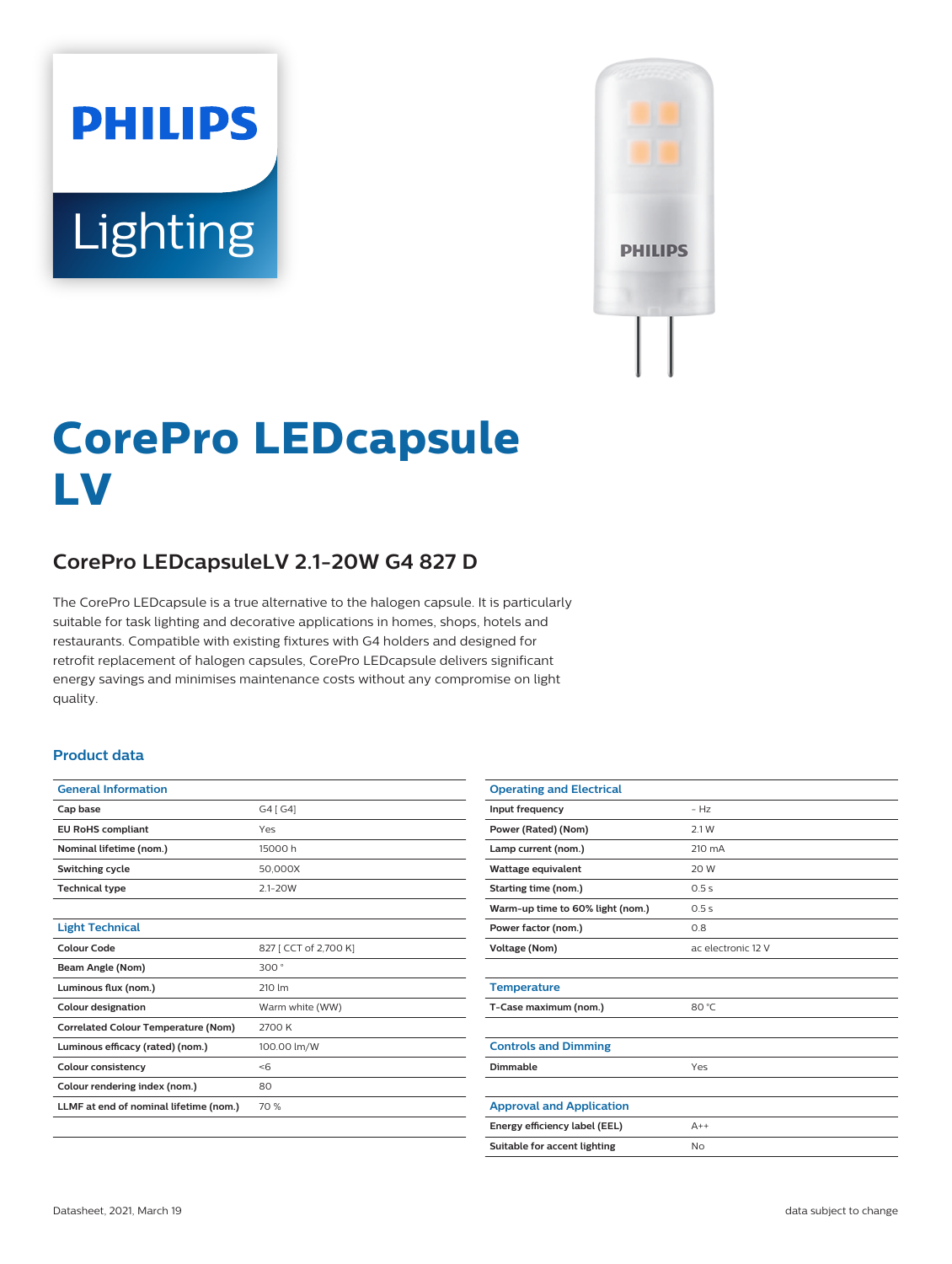## **CorePro LEDcapsule LV**

| Energy consumption kWh/1,000 hours | 3 kWh                                 |  |
|------------------------------------|---------------------------------------|--|
|                                    |                                       |  |
| <b>Product Data</b>                |                                       |  |
| Full product code                  | 871869976753200                       |  |
| Order product name                 | CorePro LEDcapsuleLV 2.1-20W G4 827 D |  |
| EAN/UPC - product                  | 8718699767532                         |  |
| Order code                         | 76753200                              |  |

| SAP numerator – quantity per pack |              |
|-----------------------------------|--------------|
| Numerator - packs per outer box   | 12           |
| Material no. (12 NC)              | 929002389402 |
| SAP net weight (piece)            | 0.010 kg     |
|                                   |              |

### **Dimensional drawing**



| Product                               |                       |
|---------------------------------------|-----------------------|
| CorePro LEDcapsuleLV 2.1-20W G4 827 D | $15 \text{ mm}$ 40 mm |

#### **Photometric data**





**LEDcapsule LV 2,1W G4 827 LEDcapsule LV 1W G4**



**LEDcapsule LV 2,1W G4 827**